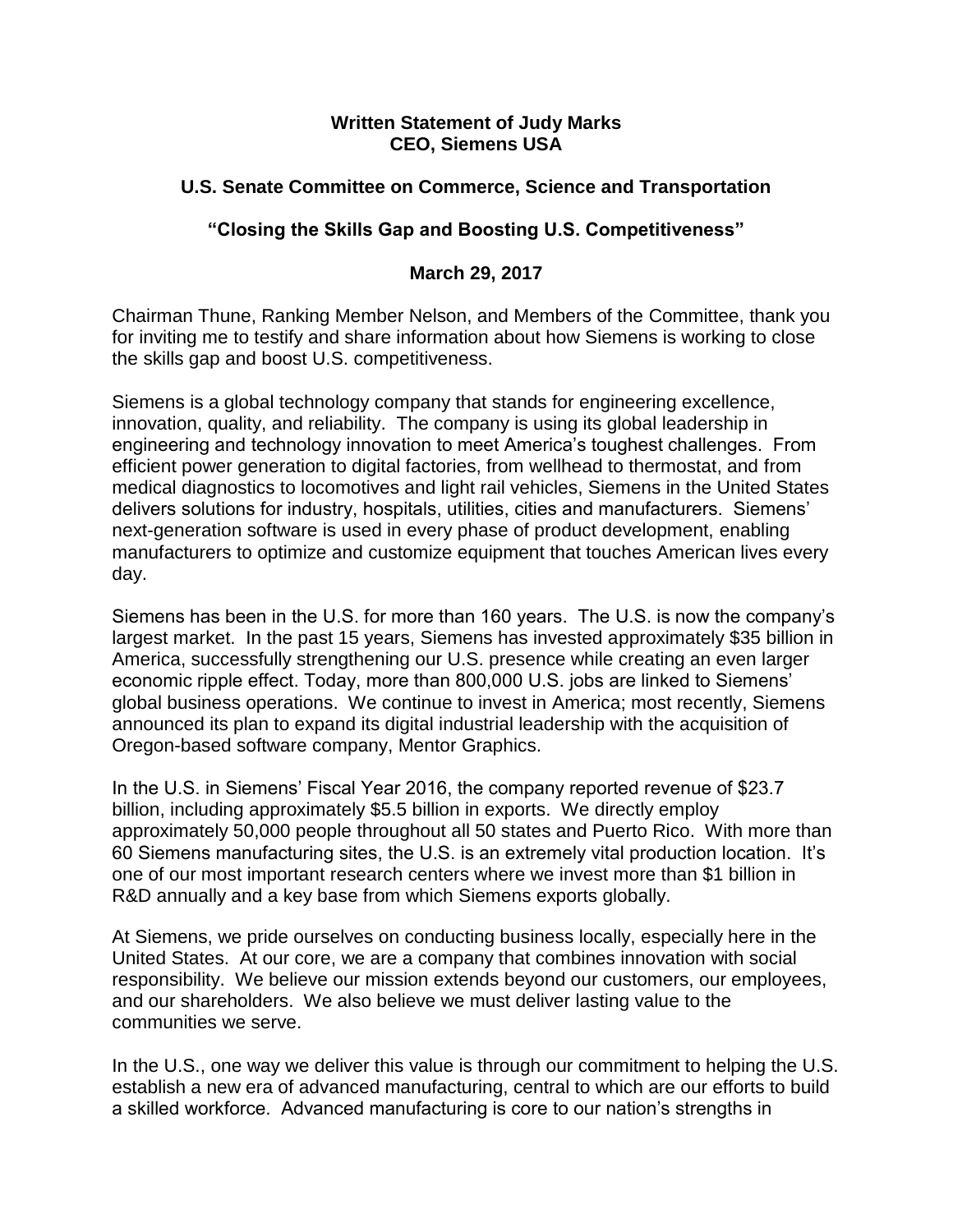research and development, in digital technologies, and in software development. It enables the U.S. to focus on producing high-value goods that support high-paying jobs. The skill requirements, however, have become much more rigorous, and Siemens has both a business need and a responsibility to help workers acquire these new, advanced skills. Therefore, Siemens' workforce development efforts are addressing the jobs of today as well as tomorrow. Our strategy is focused on workers at all stages of their careers, from new entrants into the workforce to dislocated workers seeking to re-enter, to current employees in need of re-skilling. We call this industrial reskilling.

We invest approximately \$50 million annually for the training and continuing education of our own U.S. workforce. Additionally, we are helping to build a new ecosystem of public and private sector partnerships that forge pathways to  $21<sup>st</sup>$  century manufacturing skills and to economic security.

Siemens' technology supports dozens of industries and hundreds of thousands of companies worldwide, and we understand the skills required to operate the technology. This knowledge is enabling Siemens to work closely with academic and training institutions to create a new and successful formula to address the skills gap.

### **21st Century Manufacturing Skills**

In the days since the Great Recession, manufacturing jobs have started to come back. What has also come back is a national appreciation for the critical role our manufacturing sector plays in supporting the American dream. There is universal support for creating and retaining U.S. manufacturing jobs.

Former skill requirements for manufacturing and industry were primarily the willingness to work hard in physically demanding environments and learn repetitive tasks. In the 21<sup>st</sup> century, strong work ethic is only part of what is required. Today workers need to have technical skills earned through training and knowledge in science, technology, engineering, and mathematics – or STEM – earned through education beyond high school. A high school diploma alone is no longer a viable ticket to a manufacturing career, reflecting larger changes throughout our new, digital economy.

As evidence of this, during the Great Recession, 80 percent of workers who lost their iobs had only a high school diploma. As jobs came back, workers with at least some college education filled more than 95 percent of new positions created<sup>i</sup>. Now, as we look ahead to 2020, two out of three jobs will require some postsecondary education, when, in the 1970s, three out of four jobs required a high school education or less. $\mathbb{I}$ 

The skills gap is a reflection of this new reality. According to a Business Roundtable survey that Siemens participated in, 97 percent of member CEOs said that the skills shortage is a problem.<sup>iii</sup> Two-thirds of the companies were struggling to find qualified applicants for jobs requiring advanced computer knowledge. Forty-one percent of companies had a hard time filling jobs requiring advanced quantitative knowledge, while 38 percent said at least half of entry-level applicants lacked basic STEM literacy.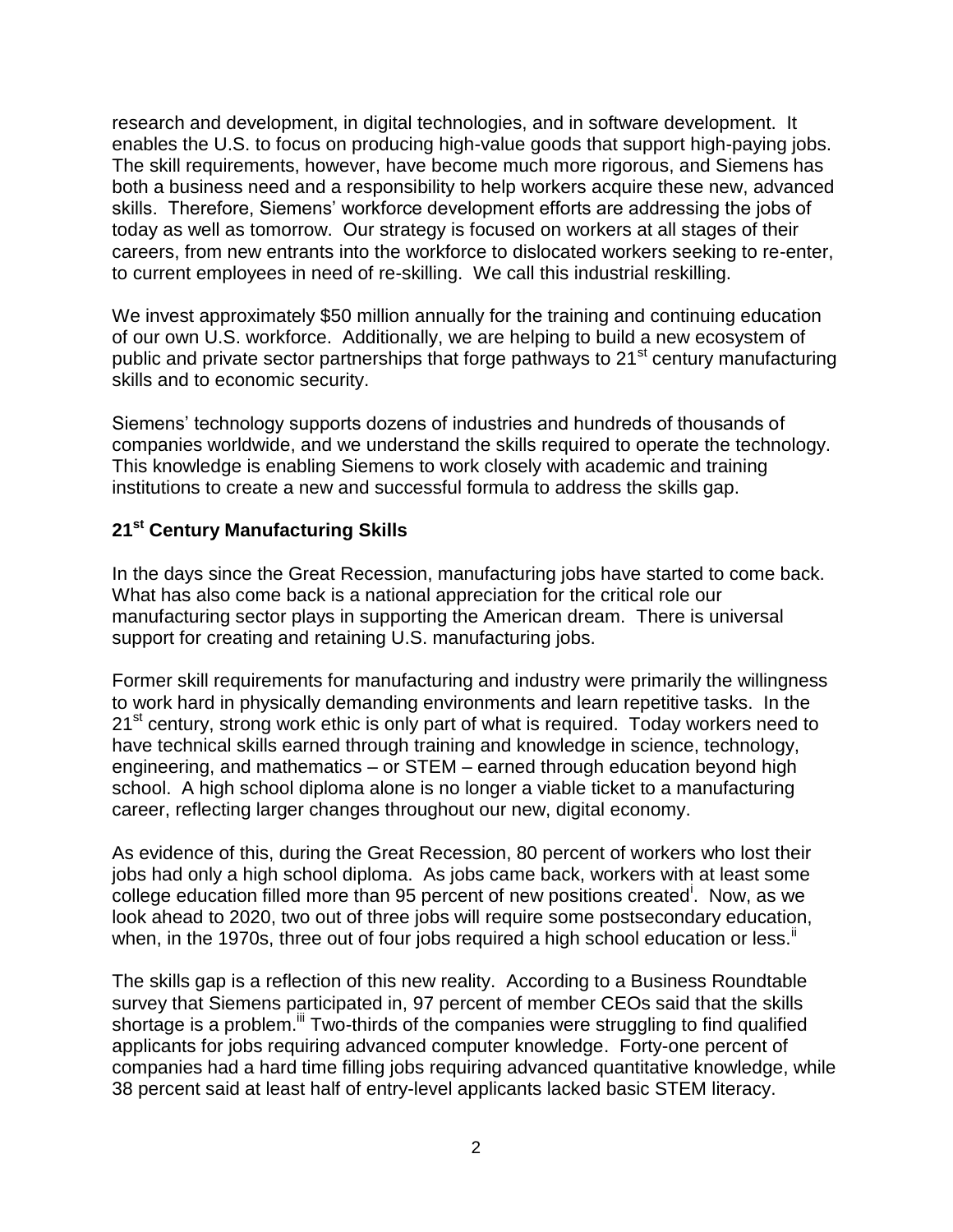These numbers reflect our experience at Siemens, as well. Three-quarters of our current 2,000 job openings in the U.S. require post-secondary education in the STEM fields. Therefore, here are examples of how Siemens is addressing the training gap.

### **Scaling up apprenticeships**

When Siemens first expanded its advanced manufacturing facility, the Charlotte Energy Hub, in Charlotte, North Carolina, the company had a hard time finding people with the right skill sets to fill new positions. This is when Siemens turned to its German roots – specifically, the German-style apprenticeship model – as a guide to creating public, academic and corporate partnerships to train workers.

In North Carolina, Siemens partnered with Central Piedmont Community College on its four- year apprenticeship program. Students attend classes at Central Piedmont Community College while getting paid for hands on, on-the-job training. They will graduate with an associate's degree in Computer Integrated Machining or Mechatronics, will receive a Journeyman certificate from the state of North Carolina, which is reciprocated by all 50 states and recognized by the U.S. Department of Labor, and, in the end, a career at Siemens. In other words, they get an international industry certification, a degree, an apprenticeship completion certificate, and no debt. They also get to enter into the workforce with a starting salary of around \$55,000 a year with a guaranteed job at Siemens upon completion of their apprenticeship.

Based on the success of the apprenticeship model in Charlotte, Siemens is creating similar programs around the country.

In Alpharetta, Georgia, the Siemens Testing Technician Apprenticeship began in January 2015. The academic partner for this program is Lanier Tech Community College. Plans are underway to start a new Siemens Apprenticeship Program focusing on Manufacturing Engineering & Quality, expected to launch in 2018.

In Sacramento, California, the Robotic Welding Apprenticeship began in September 2015. Siemens, the Sacramento Employment & Training Agency (SETA), and Los Rios Community College, have partnered to offer a Welding Boot Camp to up-skill the local Sacramento population and veterans, providing the necessary skills required to apply for a job as a welder. Siemens also partnered with Los Rios Community College for the American Apprenticeship Initiative, a multimillion dollar federal grant from the U.S. Department of Labor, which the college received to work through public and private partnerships to expand registered apprenticeships in the U.S.

We are now expanding the program in Fort Payne, Alabama, where Siemens recently began an apprenticeship program for machinists at its electrical component manufacturing plant.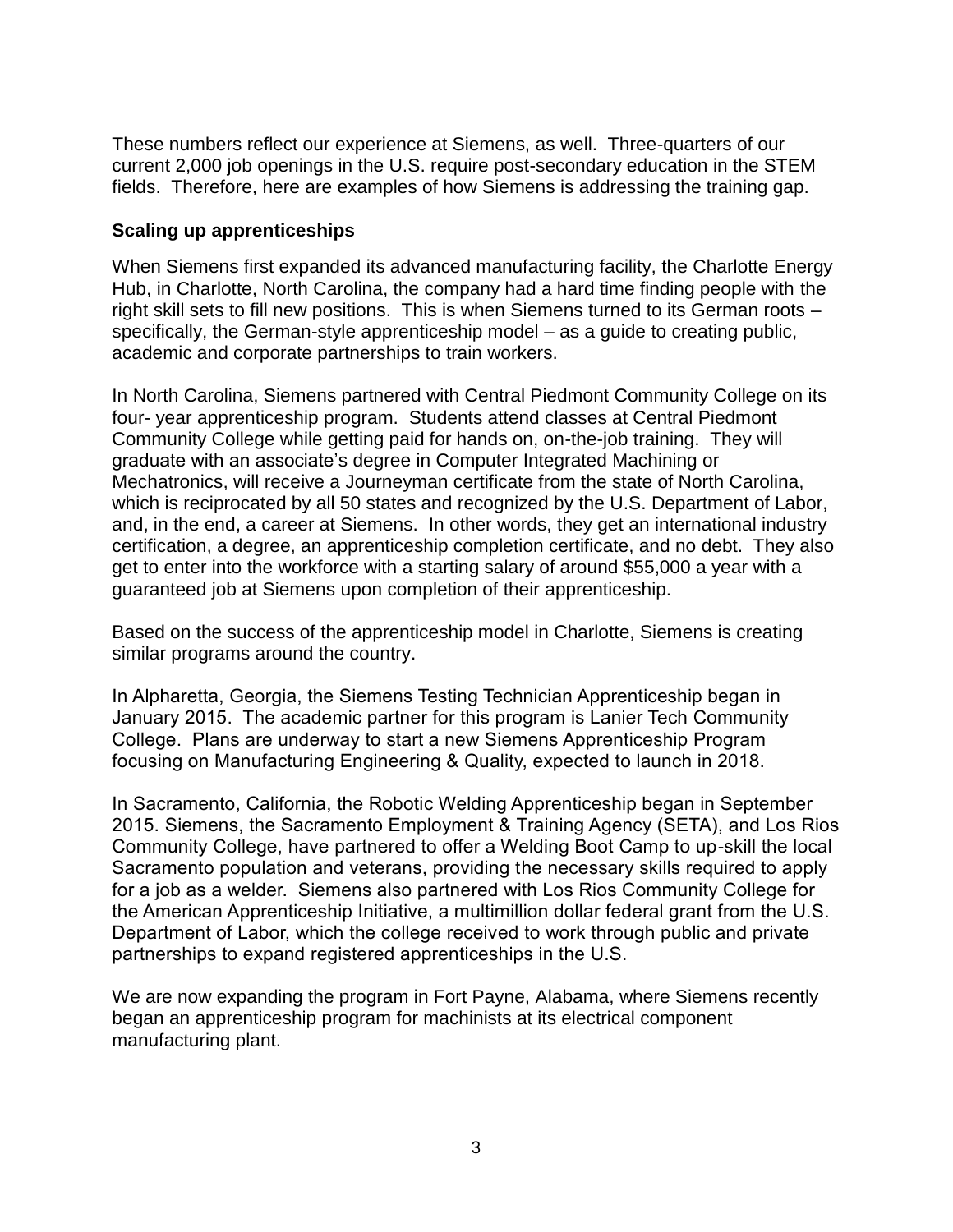Siemens also serves as an Apprenticeship USA LEADER, and is working with the U.S. Department of Labor to expand apprenticeship programs through revamped recruitment strategies and the registration of additional programs.

Additionally, Siemens worked with Alcoa and Dow to develop a playbook for other manufacturing employers seeking to build apprenticeship programs.<sup>iv</sup> We wanted to share our best practices in order to encourage other companies to join us in this mission and make it easier for them to launch similar programs.

### **Hands-on software training**

Industry can help educators understand the skill sets needed to operate their technology to ensure that classroom experiences are relevant, but we have taken it a step further. Siemens is committed to helping students' gain vital hands-on learning with real-world tools and equipment while students are still attending educational institutions.

Siemens is doing this today through Siemens PLM Software's Global Opportunities in PLM program, which we call GO PLM. In just the past few years, GO PLM has provided over \$3 billion of in-kind software grants. As a result, students have access to the same PLM software used by more than 140,000 companies throughout the global manufacturing industry to design, develop and manufacture some of the world's most sophisticated products in a variety of industries, including aerospace, automotive, medical devices, machinery, shipbuilding and high-tech electronics. GO PLM provides technology to more than one million students annually at more than 12,000 global institutions. It is used at every academic level, from grade schools to graduate engineering research programs.

Additionally, through the Siemens Cooperates with Education initiative (SCE), community colleges are offering leading-edge industrial technologies in their classrooms, research projects and workforce development programs. SCE provides support through donating equipment, granting software, and providing instructor training and technical guidance. Hundreds of colleges and universities are actively participating and have Siemens technologies deployed in their classrooms.

Siemens is also expanding knowledge and capability in mechatronic training in colleges and high schools throughout the U.S. and around the globe. Through the Siemens Mechatronic System Certification Program, operated out of Siemens AG's Digital Factory operations, Siemens offers a tested, pre-packaged program to schools who want to prepare their students for the advanced manufacturing jobs of the 21<sup>st</sup> century. We've partnered with more than a dozen community colleges in the U.S.

# **The STEM Middle-Skills Initiative**

What many Americans traditionally think of as blue-collar jobs now go by different names –*technical or middle-skills.* While many STEM jobs require a bachelor's degree, a large percentage of these positions, half by some counts, are obtainable by earning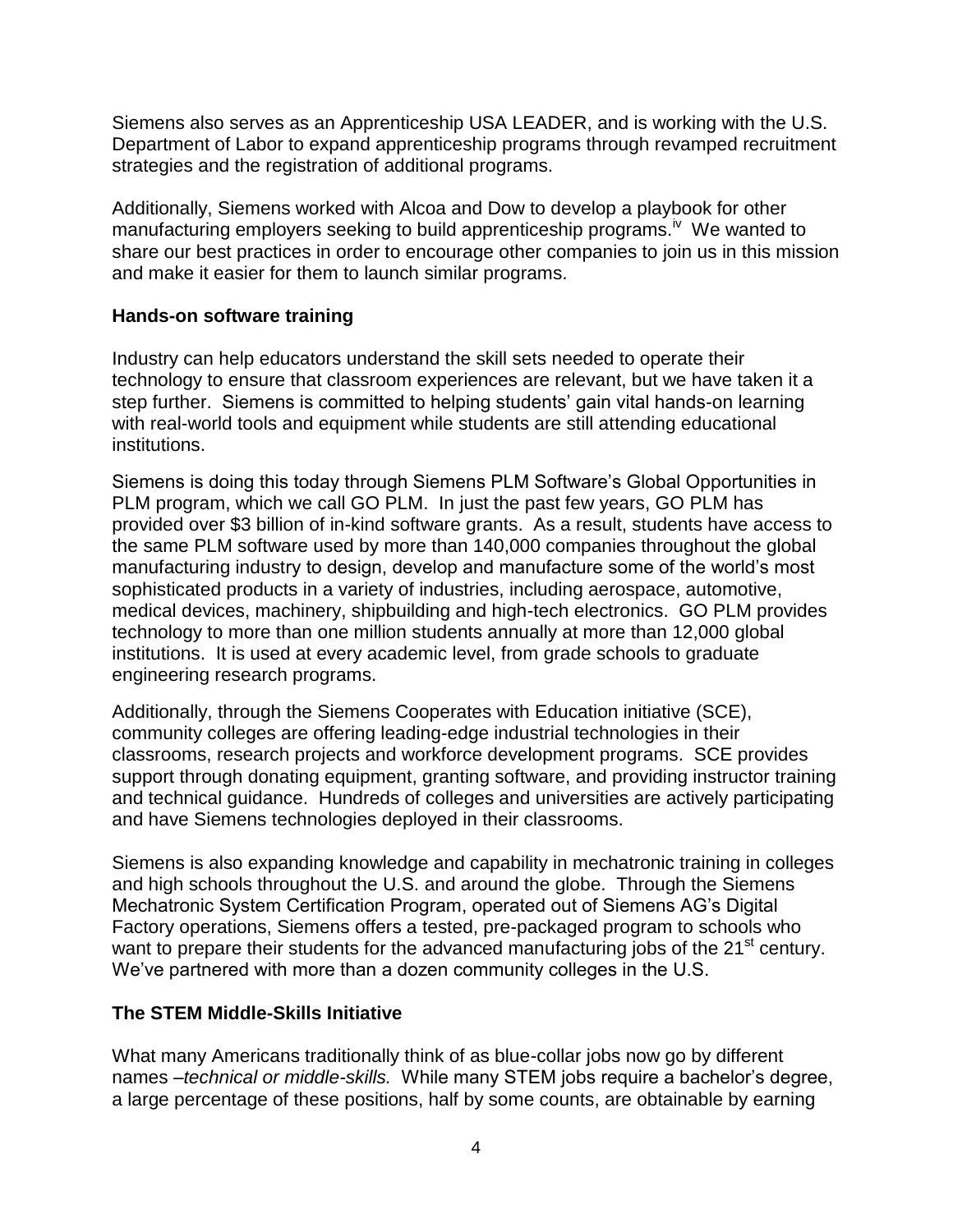an associate's degree, completing an apprenticeship program or completing training programs at community colleges. This can be done inexpensively without adding to the \$1.3 trillion in student debt now shared by 42 million Americans.

In order to help advance opportunities for young adults in STEM middle-skill careers, the Siemens Foundation, which I chair, launched a workforce development program, the STEM Middle-Skill Initiative in 2015 to leverage the experience and expertise of Siemens as an industry leader and pioneer in workforce development. The Initiative addresses three clear objectives – elevating the economic opportunity available in STEM technical careers in the national dialogue; rebranding the image of these jobs and educational pathways to one of prestige, and accelerating training models that work.

To shine a light on exemplary young adults in STEM programs at top community colleges and promote the real story of opportunity available in STEM middle-skill careers, the Siemens Foundation created the Siemens Technical Scholars project in partnership with Aspen's College Excellence Program. The Siemens Foundation is also a proud supporter of the Aspen Prize for Community College Excellence, a recognition won this year by Lake Area Technical Institute in the Chairman's home state of South Dakota.

The Siemens Foundation is also working with the National Governors Association's Center for Best Practices on scaling work-based learning in states to expand the use of effective training models for young adults in STEM fields. Through this partnership, Siemens and the NGA are working with Indiana, Iowa, Montana, New Hampshire, Utah and Washington to make effective work-based learning models for STEM an integrated part of their education and training systems. To support development, implementation, and assessment of the project plan, each state received a grant of \$100,000 and intensive technical assistance, including participation in national meetings and a crossstate peer learning network, and access to national experts, regular coaching calls and site visits.

The Siemens Foundation also partnered with NGA and the U.S. Department of Labor in the American Apprenticeship Initiative in order to scale registered apprenticeships, and the public – private partnerships that support them. We see strong ecosystems for apprenticeships in countries like Germany and Switzerland, and the Foundation is working with its partners to build and strengthen similar ecosystems here in the U.S.

Recently, the Siemens Foundation, the JP Morgan Chase Foundation, and NGA hosted a six-day trip to Switzerland and Germany for three governors - Governors Daugaard (SD), Fallin (OK), and Bevin (KY) - joined by top state policy, education and business leaders to experience the apprenticeship and career and technical education system first hand. This is another initiative that will serve as a catalyst for new workforce development initiatives in their home states.